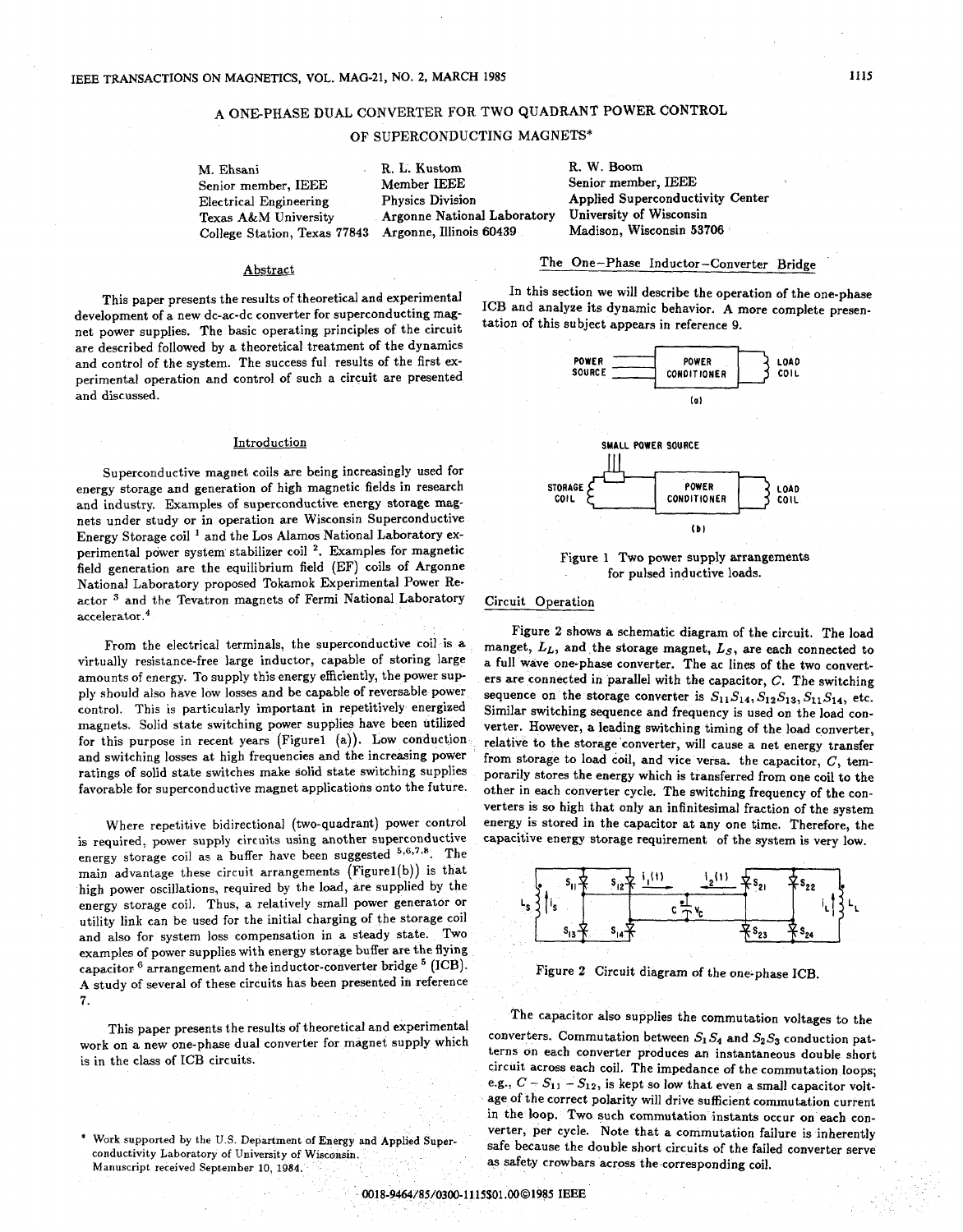The circuit usually begins operation with the storage inductor fully charged and the load inductor uncharged. The capacitor. may be precharged, for example to a negative voltage for  $S_1S_4$  initial switching in each. converter, Thereafter, proper operation will insure the availability of the correct commutation voltage polarities.

#### Circuit Dynamic Analysis

Figure **3** shows an idealized; model of the one-phase ICB .in which the SCR's are replaced by ideal switches. Because of high frequency, the coil currents do not change significantly in a con-' verter cycle of interest and may be represented by constant current sources,  $I_S$  and  $I_L$ . The switching action of the converters produces square wave ac current  $i_1$  and  $i_2$  from the coil currents. *IS* and *IL.* Each constant current source and its converter may be replaced by its equivalent ac current source function,  $i_1$  and  $i_2$ , resulting in the circuit of Figure **4.** The capacitor is left unchanged. An example of  $i_1$  and  $i_2$  current waveforms is shown in Figure 7.



Figure **3** Idealized circuit model of the one-phase ICB.



Figure **4** Equivalent circuit model of the one-phase ICB.

The average power from one source to the other, in Figure **4, may be calculated over one cycle. However, since**  $i_1$  **and**  $i_2$  **are** square waves the calculation may be done on their Fourier components. This calculation is shown in reference 9 and the resulting expression is

$$
\langle p_S \rangle = \sum_{n=1}^{\infty} \frac{4I_S I_L}{n^3 \pi^2 \omega C} \left[1 - (-1)^n\right] \sin n\phi, \tag{1}
$$

where  $\langle p_S \rangle$  is average storage coil output power over one cycle, *Is* and  $I_L$  are the average coil currents over the same cycle,  $\omega$  is the angular frequency of the converters, and  $\phi$  is the load converter advance angle. A closed form for  $\langle p_S \rangle$  may be derived if  $i_1, i_2$ and *uc* are expressed in terms of a new set of orthogonal switching functions9. The result is

$$
\langle p_S \rangle = \frac{I_S I_L}{\omega C} \left( \phi - \phi^2 / \pi \right) \tag{2}
$$

a plot of  $\langle p_S \rangle$  vs. the control angle,  $\phi$ , is shown in Figure 5. Note that the instantaneous power can be controlled from zero to its maximum value as  $\phi$  is varied from zero to 90°.



Figure *5* Average power vs. control angle in one-phase ICB.

Since the ideal ICB is lossless, the instantaneous coil currents, averaged over a cycle,  $i_S \triangleq I_S$  and  $i_L \triangleq I_L$ , can be derived from differential equations based on conservation of power:

storage output power 
$$
==-\frac{d}{dt}\left(\frac{1}{2}L_S i_S^2\right)
$$
, (3)

load input power 
$$
==\frac{d}{dt}\left(\frac{1}{2}L_L i_L^2\right)
$$
, (4)

$$
i_S(0) = I_o = initial\,\,\text{storage current},\tag{5}
$$

$$
i_S(0) = I_o = \text{initial storage current}, \qquad (5)
$$
  

$$
L_L \frac{di_L}{dt}|_{t=0} = 0 = \text{initial load voltage} \qquad (6)
$$

substituting for  $\langle p_S \rangle$  from eq. (2), and solving the differential equations, the coil current expressions as a function of time are

$$
i_S(t) = I_o \cos \frac{k}{\sqrt{L_S L_L}} t,\tag{7}
$$

$$
i_L(t) = I_o \sin \frac{k}{\sqrt{L_S L_L}} t,
$$
\n(8)

where

$$
k \stackrel{\Delta}{=} (\phi - \phi^2/\pi)/\omega C.
$$
 (9)

The instantaneous coil power, averaged over a cycle  $(p_S \triangleq < p_S >)$ , is found by substituting equations **(7)** and (8) in eq. (2):

bstituting equations (7) and (8) in eq. (2):  
\n
$$
P_S(t) = \frac{1}{2} k I_o^2 \sqrt{L_S/L_L} \sin \frac{2k}{\sqrt{L_S L_L}} t.
$$
\n(10)  
\neous coil voltages, averaged over a cycle,  $v_S$  and  $v_L$   
\n $v = Ldi/dt$ . The results are  
\n
$$
v_S(t) = kI_o \sqrt{L_S/L_L} \sin \frac{k}{\sqrt{L_S L_L}} t,
$$
\n(11)

The instantaneous coil voltages, averaged over a cycle, *us* and *VL,*  are found from  $v = Ldi/dt$ . The results are

$$
v_S(t) = kI_o \sqrt{L_S/L_L} \quad \sin \frac{k}{\sqrt{L_S L_L}}t,
$$
 (11)

$$
v_L(t) = kI_o \sqrt{L_S/L_L} \cos \frac{k}{\sqrt{L_S L_L}}t,
$$
 (12)

Equations  $(7)$ ,  $(8)$ ,  $(10)$ ,  $(11)$  and  $(12)$  indicate the effect of the control angle,  $\phi$ , on the dynamic behavior of the circuit.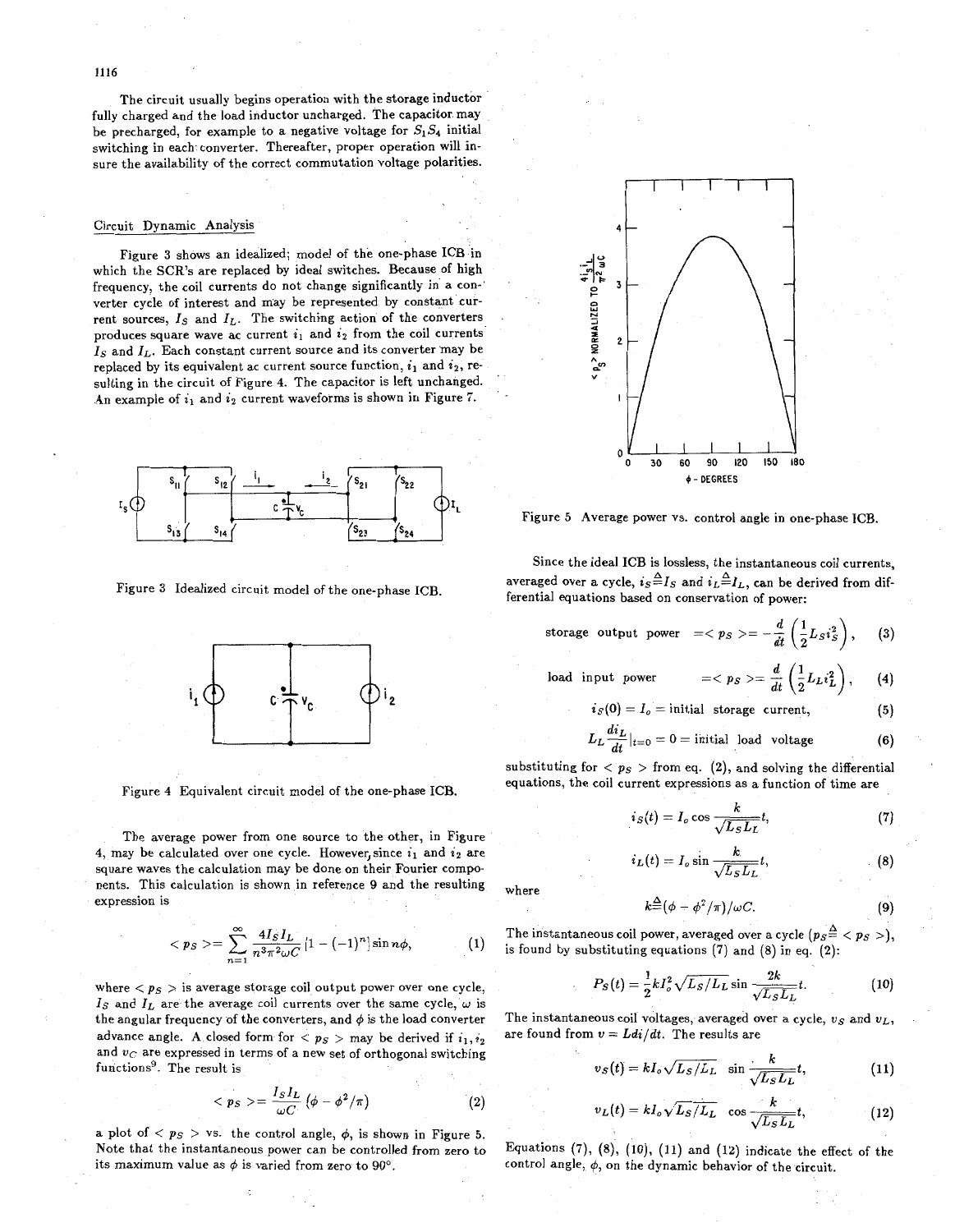#### Load Current Control

The one-phase ICB is not only intended for charging and discharging of a load magnet but also for real time control of the load mangetic field based on an arbitrary reference signal. For load mangetic field control a bang-bang or maximum effort control strategy has been devised which provides a time optimal response to step reference changes. This microcomputer based algorithm acquires the present value of load current,  $i_L(t_k)$ , reference current  $i_r(t_k)$  and control angle  $\phi(t_k)$ . If  $i_L(t_k) < i_R(t_k)$ , a next value of control angel,  $\phi(t_{k+1})$  for maximum power to the load is issued. Conversely, if  $i_L(t_k) > i_R(t_k)$  a next value of control angle for maximum power from the load is issued. The control angle is unchanged if  $i_L(t_k) = i_R(t_k)$ . The control angle for maximum positive and negative power can be obtained by differentiating eq. (2). These values which are also evident from Figure 6, are  $\phi = 90^{\circ}$  for positive power to the load and  $\phi = -90^{\circ}$  for negative power. Equation (2) shows that converter frequency,  $\omega$ , can also control the load power. However,  $\omega$  is usually based on other design constraints and will not be considered for control in this paper.

The above control strategy operates the load converter at either **90"** lead or lag, relative to the storage converter, at all times.

#### Methods of Phase Shifting

Bang-Bang control strategy requires frequent **180'** phase shifting between  $90^{\circ}$  and  $-90^{\circ}$ . Phase shifts are implemented by shortening or lengthening the switching time intervals on one or both converters of the ICB. Such switching interval perturbations can introduce bias voltages on the capacitor which can result in commutation or over voltage failures. **A** systematic method of phase shifting without producing any voltage bias is described below.

To cause a load converter lead, relative to the storage converter of the ICB, its switching intervals are temporarily shortened. This temporary alteration of the switching is called a transient switching sequence and is then followed by the equal interval switching sequence. The shortest phase shifting transient switching sequence which will not introduce **a** capacitor voltage bias is a three-step sequence. If the steady state switching interval on each converter is  $\Delta t$ , the three transient intervals,  $\Delta t_1$ ,  $\Delta t_2$  and  $\Delta t_3$  are derived from

$$
\Delta t_1 = \Delta t - \frac{\Delta t_{\phi}}{2}, \qquad (13)
$$

$$
\Delta t_2 = \Delta t - \frac{\Delta t_{\phi}}{2}, \qquad (14)
$$

$$
\Delta t_3 = \Delta t, \tag{15}
$$

where  $\Delta t_{\phi}$  is the time shift corresponding to  $\phi$  degrees of converter phase shift. Figure 6 shows typical waveforms of a three-step switching sequence which delays the load converter by 90°. The 180' phase shifts, required by the bang-bang control algorithm, can also be implemented in three transient intervals. However, in our experiments the 180° shifts were done in two consecutive threestep sequences. This provided additional margin 'of commutation voltages on the capacitor. Figure *7* shows the graphical derivation of capacitor waveform during a typical  $180^\circ$  shift when  $i_S < i_L$ .



Figure 6 Transient switching sequence for phase shifting of  $\phi = 0^{\circ} \rightarrow -90^{\circ}$  when  $i_L/i_S = 1$ .



igure 7 A 180° phase shift in two 90° segments.  $(-90^{\circ} \rightarrow 0 \rightarrow 90^{\circ})$ .

Proper commutation voltage polarity on the capacitor also depends on the control angle,  $\phi$ . The one-phase ICB will fail to commutate if operated beyond the safe control angle thresholds shown in Figure 8. This figure shows that the safe thresholds are  $\phi = \pm 90^{\circ}$  at the beginning of the transfer,  $i_L/i_S = 0$  and increases to  $\pm 180^\circ$  at  $i_L/i_S = 1$ , then decreases back to 90° as the entire energy is transferred to the load  $i_S/i_L = 0$ . Therefore, bangbang control strategy, which operates within  $-90^{\circ} \le \phi \le 90^{\circ}$ , will always commutate successfully.